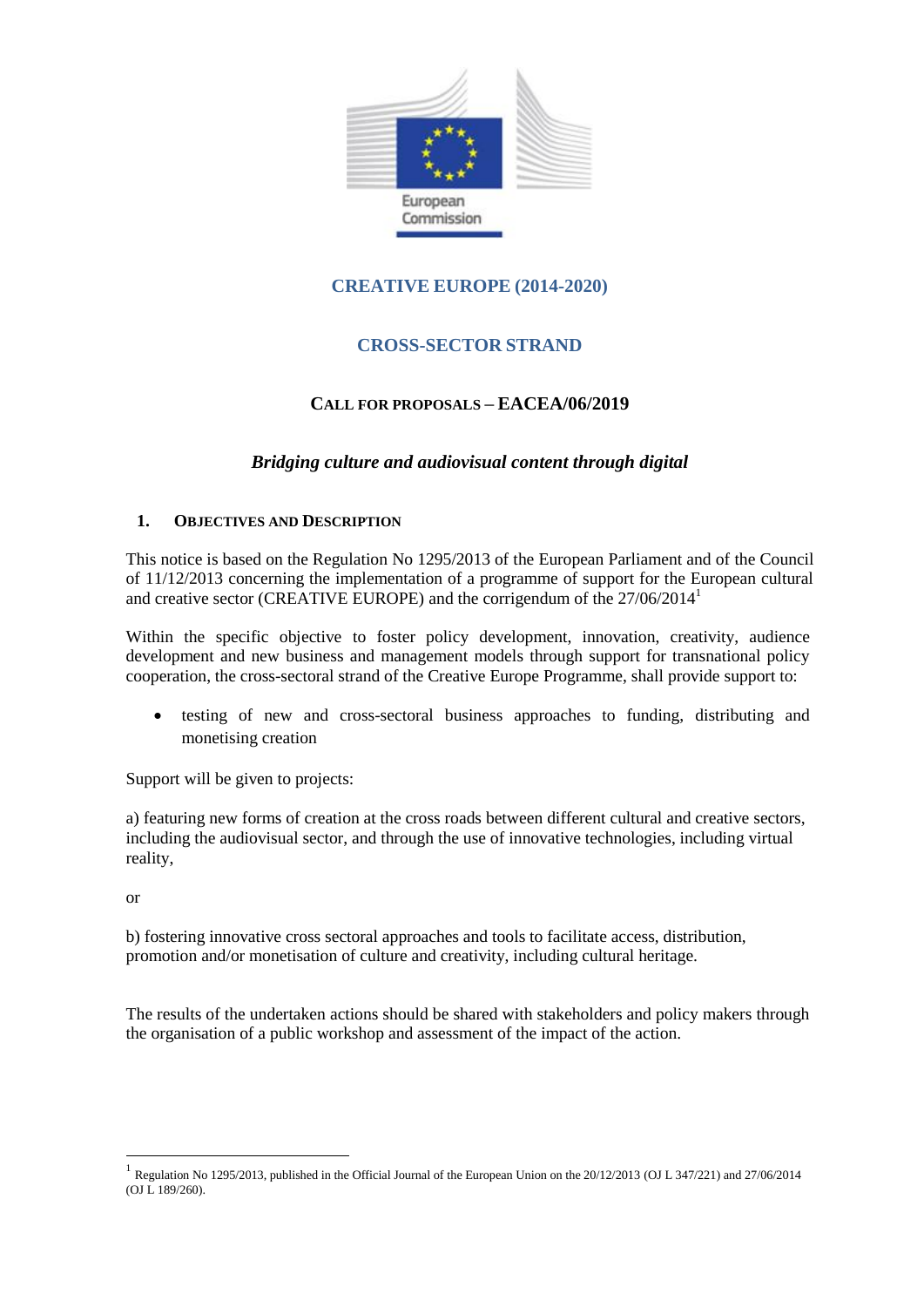### **2. ELIGIBLE APPLICANTS**

The proposal must be submitted by a consortium composed of at least 3 legal entities coming from 3 different countries participating in the Creative Europe Programme and presenting a diverse range of expertise across several cultural and creative sectors, including audiovisual.

All the members of the consortium must be established in a country participating to the Creative Europe Programme (see link below).

Applications from legal entities established in one of the following countries are eligible as long as all conditions referred to in Article 8 of the Regulation establishing the Creative Europe Programme are met:

- EU Member States and overseas countries and territories which are eligible to participate in the Programme pursuant to Article 58 of Council Decision 2001/822/EC;
- Acceding countries, candidate countries and potential candidates benefiting from a preaccession strategy, in accordance with the general principles and general terms and conditions for the participation of those countries in Union programmes established in the respective Framework Agreements, Association Council Decisions or similar agreements;
- EFTA countries which are members of the EEA, in accordance with the provisions of the EEA Agreement;
- The Swiss Confederation, on the basis of a bilateral agreement to be concluded with that country;
- Countries covered by the European Neighbourhood Policy in accordance with the procedures established with those countries following the framework agreements providing for their participation in Union programmes.

The Programme shall also be open for bilateral or multilateral cooperation actions targeted at selected countries or regions on the basis of additional appropriations paid by, and specific arrangements to be agreed upon with, those countries or regions.

The Programme shall permit cooperation and joint actions with countries not participating in the Programme and with international organisations which are active in the cultural and creative sectors such as UNESCO, the Council of Europe, the Organisation for Economic Co-operation and Development or the World Intellectual Property Organisation on the basis of joint contributions for the realisation of the Programme's objectives.

Proposals from applicants in non EU countries may be selected, provided that, on the date of the award decision, agreements have been signed setting out the arrangements for the participation of those countries in the programme established by the Regulation referred to above.

(Updated list of countries that fulfil the conditions referred to in Article 8 of the Regulation and that the Commission has started negotiations with can be found on the following link:

http://eacea.ec.europa.eu/creative-europe/library/eligibility-organisations-non-eu-countries en).

For British applicants: Please be aware that eligibility criteria must be complied with for the *entire* duration of the grant. If the United Kingdom withdraws from the EU during the grant period without concluding an agreement with the EU ensuring in particular that British applicants continue to be eligible, you will cease to receive EU funding (while continuing, where possible, to participate) or be required to leave the project on the basis of Article II.17 of the grant agreement.

The project leader will submit the application on behalf of all partners.

Natural persons are not eligible except self-employed persons or equivalent (i.e. sole traders) where the company does not possess legal personality separate from that of the natural person.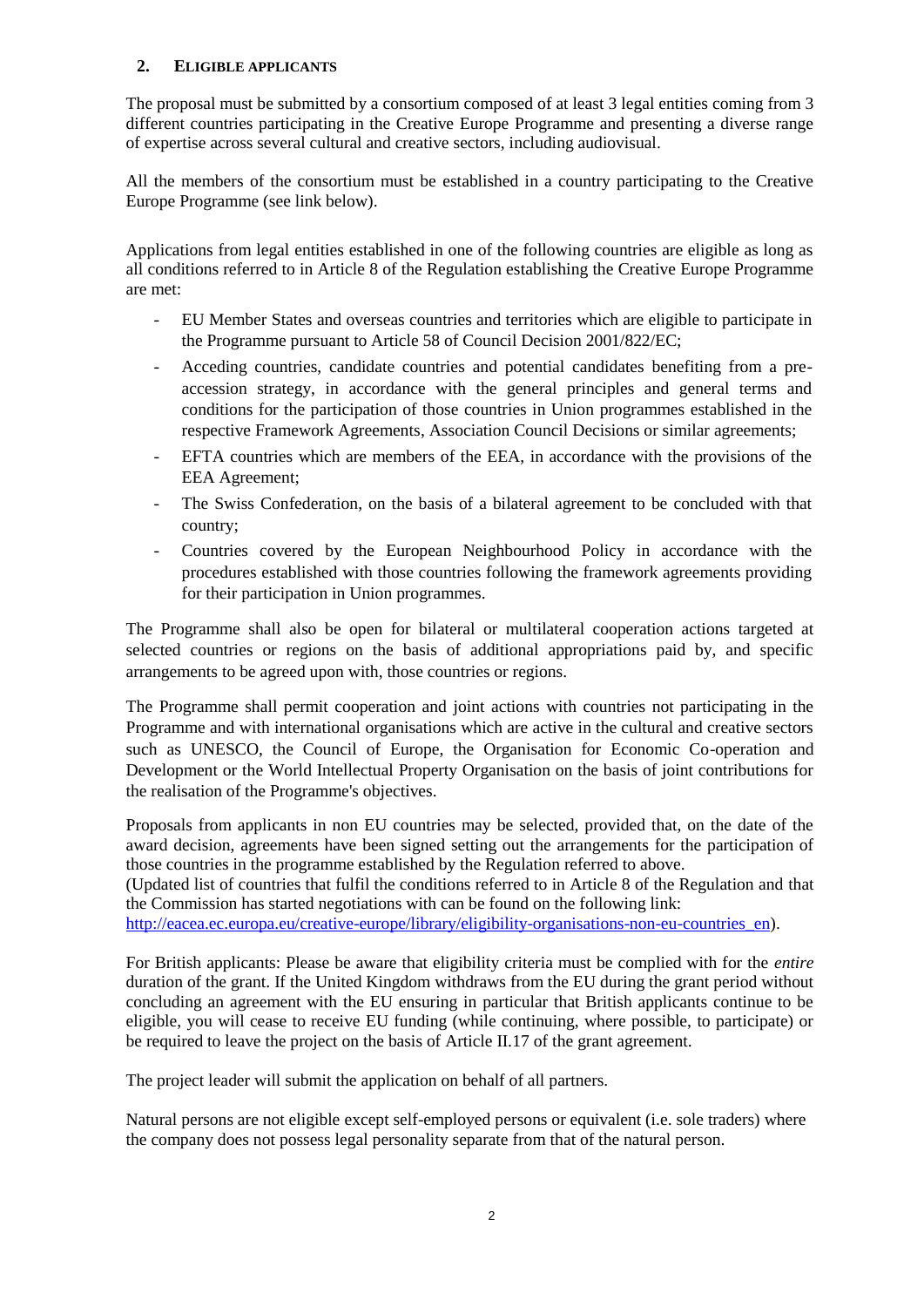## **3. ELIGIBLE ACTIVITIES**

Projects including an audiovisual and new digital technology aspect to be implemented in at least one of the following areas: museums, live performance and/or cultural heritage.

Projects require at least 3 partners established in 3 countries participating in the Creative Europe programme.

The minimum contribution requested per project will be EUR 150.000, representing maximum 60% of the total eligible cost of the project.

Projects requesting less than EUR 150.000 will not be considered eligible.

The period of eligibility of costs will start on 01/01/2020 and will end on 30/06/2021 (18 months).

Only applications that fulfil the eligibility criteria will be considered for a grant. If an application is deemed ineligible, a letter indicating the reasons will be sent to the applicant.

### **4. AWARD CRITERIA**

#### **Eligible applications will be assessed on the basis of the following criteria:**

|                | <b>Criteria</b>                                            | <b>Definitions</b>                                                                                                                                                                                                                                                                                  | Max.<br>points |
|----------------|------------------------------------------------------------|-----------------------------------------------------------------------------------------------------------------------------------------------------------------------------------------------------------------------------------------------------------------------------------------------------|----------------|
| 1              | Relevance<br>and<br>added<br>European<br>value             | This criterion evaluates the relevance of the content of the action,<br>including its European dimension, vis-à-vis the objectives of the<br>call for proposals.                                                                                                                                    | 35             |
| $\overline{2}$ | Quality<br>of<br>the<br>content<br>and<br>activities       | This criterion evaluates the quality of the proposed action, the<br>adequacy of the methodology towards its objectives, feasibility<br>and cost-efficiency.                                                                                                                                         | 25             |
| 3              | Impact<br>and<br>dissemination<br>of<br>project results    | This criterion assesses the dissemination of the project's results in<br>view of ensuring the share of information / transparency, the<br>impact of the support on the potential audience for cultural and<br>creative goods and the strategies for developing the sustainability<br>of the action. | 20             |
| 4              | Organisation<br>of<br>the project team<br>and the grouping | This criterion will take into account the extent of the partnership, the<br>exchange of knowledge within the partnership and the distribution of<br>the roles and responsibilities vis-à-vis the objectives of the action.                                                                          | 20             |

#### **5. BUDGET**

The total budget available is EUR 1.75 M.

The financial contribution of the Union cannot exceed 60% of the total eligible costs of the action.

The minimum requested grant will be 150.000 EUR per project.

Projects requesting less than EUR 150.000 will not be considered as eligible.